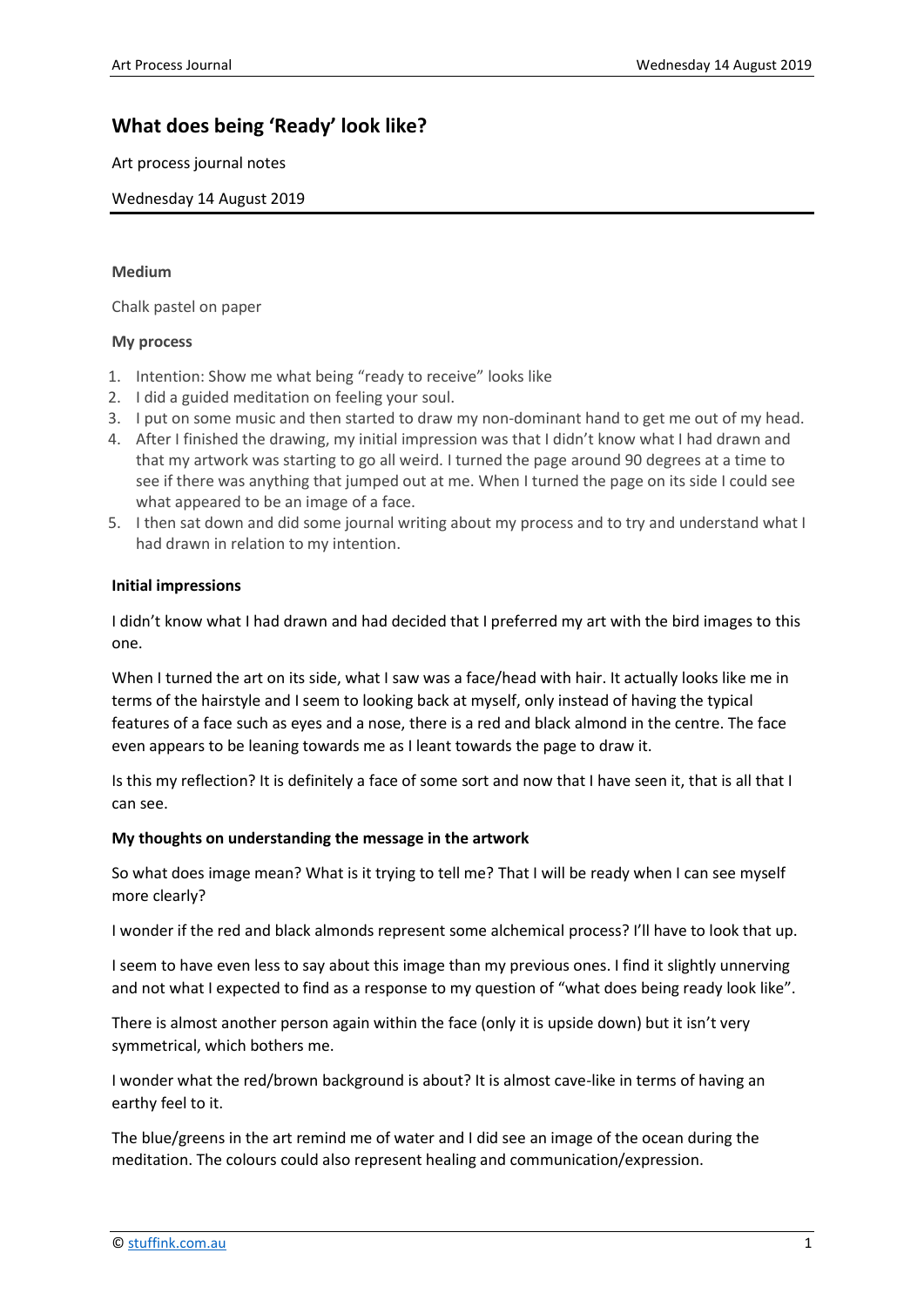The black hole could be an open mouth but I don't think it is talking. It is just forming an 'oh' shape. I thought that shape could also be the third eye but it is in the wrong position, if this image is an actual face.

The gold energy is there again and it appears to be forming a bubble encasing the other almond shapes. It is contained and not running free across the page in this piece.

Everything in the image feels contained, which is strange. I would have expected being ready to mean feeling free and have let go of everything, making a flowing image of some sort.

*There is a sense of the face being poised for something.* I wonder what? To be noticed or to notice something itself?

Being poised for something – I guess that is a pretty accurate way of describing being ready! LOL soul! Are you taking the piss with such a literal interpretation? Sometimes though, the most obvious response is the correct one.

So what does it mean to be poised then?

You are in position. You are holding that position. You are waiting expectantly for something to happen.

I guess then you know also that something will present itself? You have to be ready for that why? Will you miss it or not be able to respond appropriately if you aren't poised?

## **Additional notes from google to understand the notion of being poised:**

#### **Dictionary meanings**

POISED (adj)

Having a composed and self-assured manner

Having a graceful and elegant bearing

POISE (v)

Be or cause to be balanced and suspended

(of a person or organisation) be ready to do something

The word comes from the early senses of 'weight' and 'measure of weight', which arose the notion of 'equal weight, balance' leading to the extended senses of 'composure' and 'elegant bearing'.

Not moving, but ready to move: ready or prepared for something. In a state, place, or situation that is between two different or opposite things.

If an object or part of your body is poised, it is completely still but ready to move at any moment.

#### **Metaphysical meaning**

A state of balance of all man's faculties and the forces of his being. It is attained through recognition of God as supreme, all powerful good and of man's true relation to him. The result of poise is the perfect expression of all the faculties and powers.